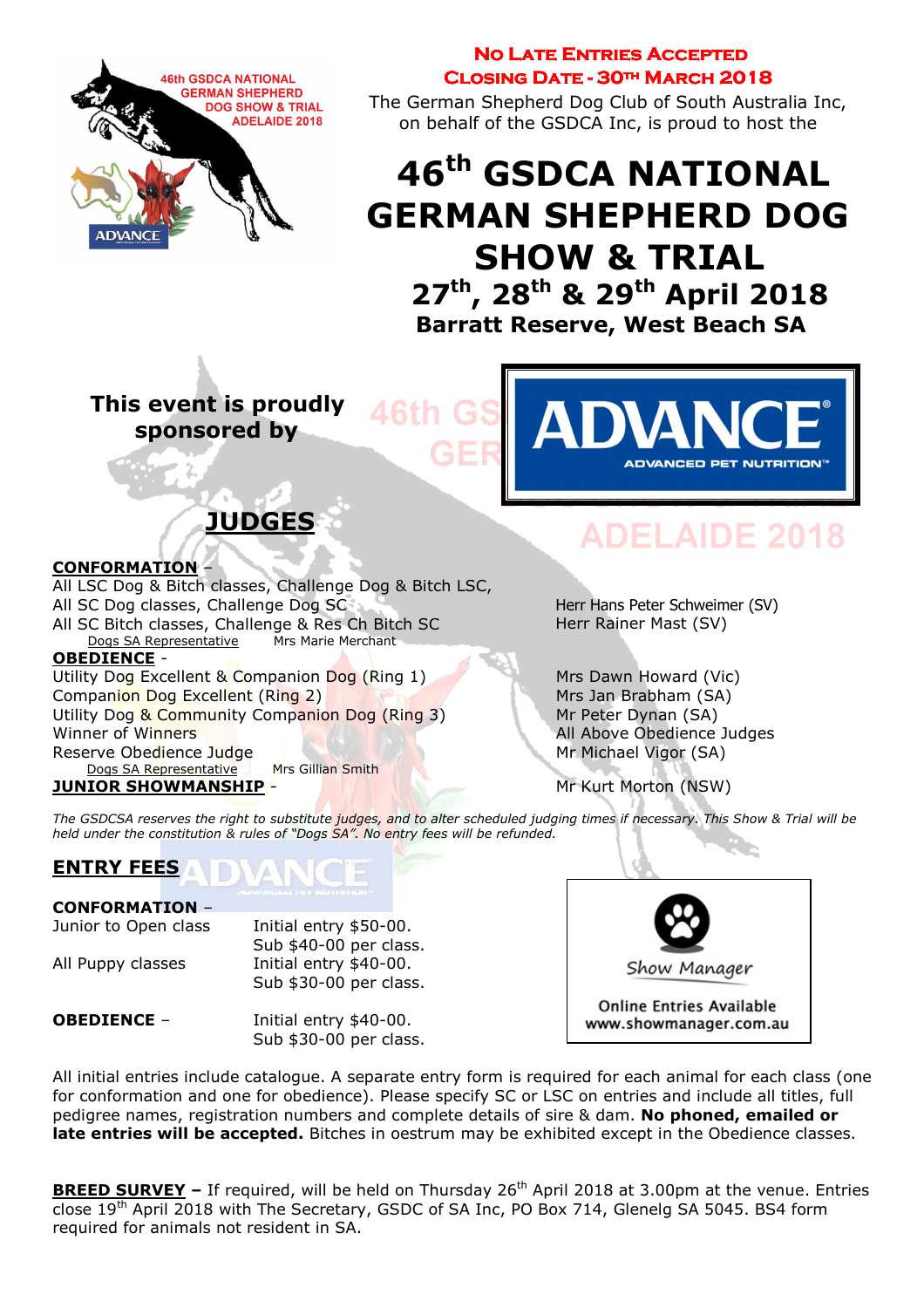# JUDGING TIMES

# **FRIDAY 27TH April**

CONFORMATION – Vest collection from 7.00am. Judging commences at 8.00am with Baby Puppy Dog & Bitch (LSC & SC) followed by Minor Puppy Dog & Bitch (LSC & SC) followed by Junior Dog & Bitch (LSC & SC).

Please Note - LSC classes will be judged in the Dog ring prior to commencement SC classes each day.

**JUNIOR SHOWMANSHIP** - will be judged during the lunch break. Classes are – Age 7 to under 10 years of age, Age 10 to under 13 years of age & Age 13 to under 18 years of age.

# SATURDAY 28<sup>th</sup> April

**CONFORMATION - Sires Progeny assembly from** 7.15am in the bitch ring. Parade to commence at 8.00am SHARP. Breeders Group will be judged at conclusion of Sire's Progeny followed by Puppy Dog & Bitch (LSC & SC) followed by Intermediate Dog & Bitch (LSC & SC).

OBEDIENCE – Vetting (by committee) for bitches without proof of desexing from 8.15am to 8.45am. All exhibits to pass through checkpoint by 8.45am. Judging commences at 9.00am with UDX followed by CD in Ring 1, CDX in Ring 2 & UD followed by CCD in Ring 3. Winner of Winners will be judged during the lunch break on Sunday in the Dog Ring from all class winners with a qualifying score. GSDCA Inc rules apply to all awards & gradings. All awards, certificates & medallions will be presented on Sunday at the trophy presentation at the conclusion of the conformation judging.

Judging in all rings to cease at 12.00noon for the Official Opening ceremony & presentation of GSDCA awards.

### SUNDAY 29<sup>th</sup> April

CONFORMATION – Commencing at 8.30am with Open Dog & Bitch (LSC) followed by open Bitch (SC) & Open Dog (SC). Open Bitch classes will be run off prior to Open Dog classes. All Challenges will be run off at the conclusion of Open Dog (SC) in the Dog ring.

#### SCHEDULE OF CLASSES All ages taken as at 27/4/18.

#### CONFORMATION -

(ANKC classes : Dogs - 1,2,3,4,5,11; Bitches – 1a,2a,3a,4a,5a,11a) Baby Puppy - 3 months & under 6 months; Minor Puppy - 6 months & under 9 months; Puppy - 6 months & under 12 months; Junior - 9 months & under 18 months; Intermediate - 18 months & under 36 months; Open - 6 months & over.

OBEDIENCE – Utility Dog Excellent, Utility Dog, Open Dog, Novice Dog & Community Companion Dog.

# SPECIAL CLASSES

SIRE'S PROGENY PARADE – Entry is automatic. A minimum of 5 progeny aged 9 months or over and entered in the conformation classes (both SC & LSC) will be automatically catalogued with the Sire's name. The Sire need not be present or entered in the show. This is a Parade and is noncompetitive but will receive commentary. Only Sires classified under the GSDCA Breed Survey Scheme are eligible. German judges may be present for the parade.

BREEDER'S GROUP – Breeders may enter as many teams as desired. All animals must carry the breeder's prefix and be of one coat variety. Each team must consist of 5 animals over 9 months of age from at least 2 sires and 2 dams. A separate entry form for each team must be received by the closing date of entries - no entry fee. Details of animals competing must be handed to the Show Secretary by close of judging on Friday 27<sup>th</sup> April. All animals listed in a Breeder's Group must be entered in the show.

#### GSDCA MEMBER CLUBS OBEDIENCE

CHALLENGE – Teams must be of 4 exhibits and may come from any class. Names of teams, handlers and exhibits must be handed to the Trial Manager by close of vetting (8.45am) on Saturday  $28<sup>th</sup>$  April. At least 3 of the exhibits must qualify; exhibits entered in more than one class must nominate which class is to be scored. Team members must be financial members of a GSD Club.

#### EXHIBITORS/HANDLERS PLEASE NOTE –

 - It is your responsibility to ensure you are ready when called to enter the ring.

 - In line with ANKC regulations (Part 5, Section 8.1.3); If an overseas handler is handling your animal you are required to forward to the Show Secretary by close of entries (16/3/18) a hard copy of the following: Full name of handler & copy of current membership of a recognised FCI member organisation. This information will be kept in a confidential file and will only be referred to in the case of an official complaint being made and will be destroyed immediately after the show. All Australian handlers must be financial members of their state body.

 - The exhibitor will be held responsible for the return of their allocated vests. Any vests not returned within 7 days of the event will incur a \$50-00 fee per unreturned vest.

 - Only persons with authorised passes will be permitted to enter the rings.

#### MEMORABILIA

Only a few selected items will be available for sale at the event. Please refer to the SA website www.gsdcsa.org.au for details of what is available. Items must be ordered and paid for by Friday 16<sup>th</sup> March to ensure they will be available for collection after 3pm on Thursday  $26<sup>th</sup>$  April 2018.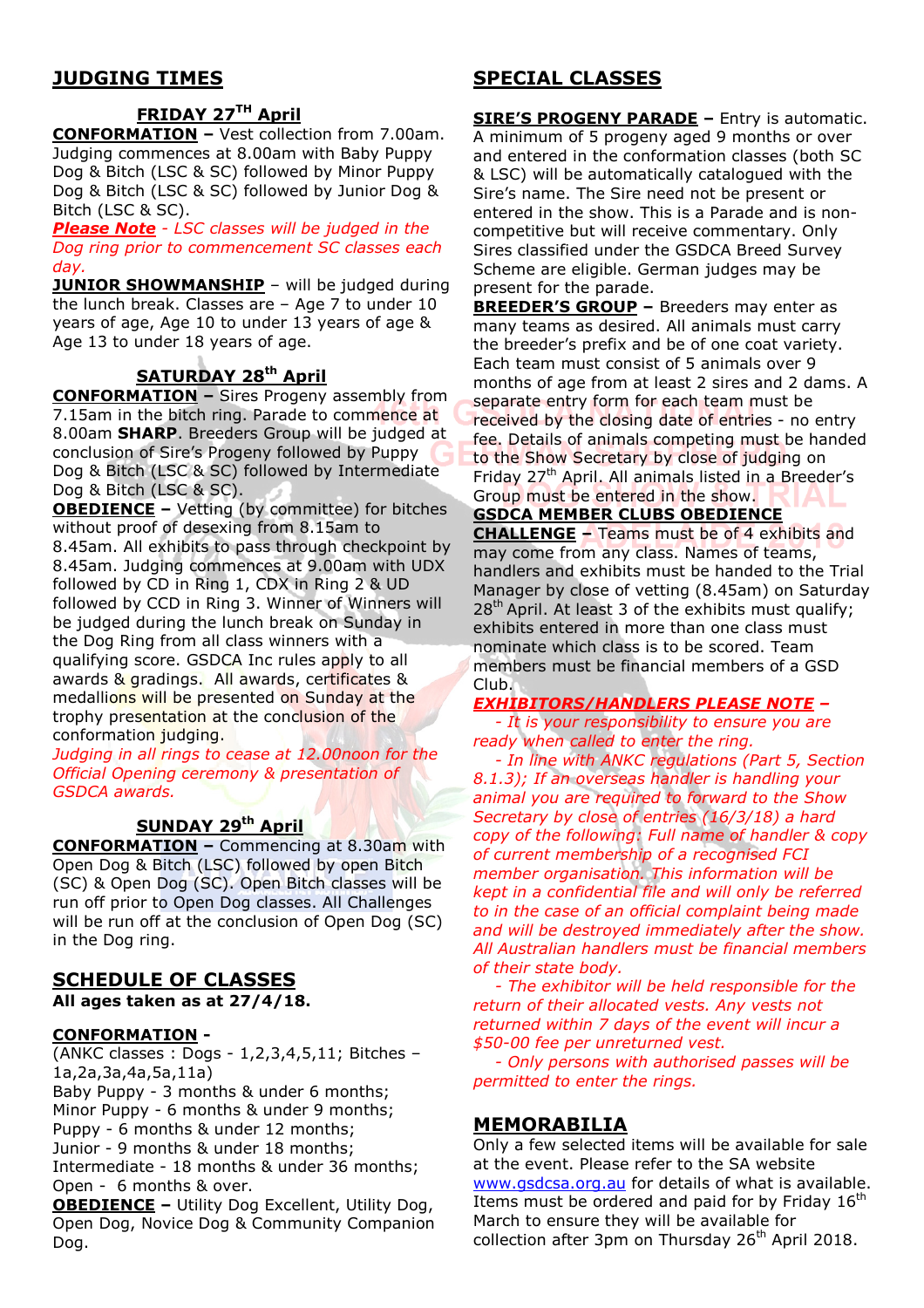# **GRADINGS**

CONFORMATION – Gradings may be awarded at the Judge's discretion in all classes. "Very Promising" and "Promising" in the Baby, Minor & Puppy Classes. "Very Good" and "Good" in the Junior, Intermediate & Open classes. The "Excellent" grading and National Excellent medallion may only be awarded in the Open classes to exhibits that are 2 years of age or older and are Breed Survey classified under the GSDCA Breed Survey Scheme (or other approved GSDCA scheme).

OBEDIENCE – Gradings (in the UDX, UD, CDX & CD classes) will be awarded to exhibits achieving the following scores. "Good" 170–179; "Very Good" 180–189; "Excellent" 190+. Gradings for CCD class "Good" 85–89 & "Very Good" 90-94 & "Excellent" 95+. The National Obedience Excellent medallion will be awarded to qualifying "Excellent" graded exhibits (as per GSDCA rules).

# AWARDS & PRIZES

CONFORMATION – The "Walter Henry Reimann Trophy" replica will be awarded to the Open Dog SC winner. The "Roy Brabham Trophy" replica will be awarded to the Open Bitch SC winner. The "Max Stokes Trophy" replica will be awarded to the Junior Bitch SC winner. Gold, Silver & Bronze medallions to  $1^{st}$ ,  $2^{nd}$  &  $3^{rd}$  place exhibits in the Open classes (LSC & SC) that are graded Excellent. Plaque & sash for all class winners and Breeders Group winner. Sash & memento for 2<sup>nd</sup> to 10<sup>th</sup> place in each class where numbers permit. Trophy for all Challenge winners, sash for Reserve Challenge winners. The "Sam Bonifacio Trophy" replica awarded to the most successful kennel over the 3 days.

**OBEDIENCE - The "Rick Richardson Trophy"** replica will be awarded to the Winner of Winners. Plaque & sash for all class winners with a qualifying score. Sash & memento for 2<sup>nd</sup> to 5<sup>th</sup> places in each class with qualifying score. Gold, Silver & Bronze medallions awarded to  $1^{st}$ ,  $2^{nd}$  & 3<sup>rd</sup> in Winner of Winners run off.

**DUAL PERFORMANCE - The "David O'Rourke** Trophy" replica and sash will be awarded to the best Dual Performance exhibit in the Show and Trial. (Rules may be viewed at the Show Secretary's office over the weekend).

## CORPORATE TENTS

All pre-erected corporate tents must be reserved through the Show Secretary. Bookings open 10am on Tuesday 24/10/17 BY EMAIL ONLY to secretary@gsdcsa.org.au Limited to 70 tents only "First In, Best Dressed". No cooking is permitted in corporate tents. Exhibitors personal tents

CANNOT be erected until after 3pm on Thursday 26/3/18.

# PHOTOGRAPHS & CRITIQUES

Results and critiques will be published in the Quarterly National Review. An official photographer will be present at the venue and will photograph all conformation placegetters as well as all "Excellent" graded conformation exhibits. All Obedience competitors are requested to present themselves and dogs for photos at time of vetting. Exhibitors may supply their own photograph to the National Review Editor within 15 days of the event. Please refer to the Editor's requirements which will be printed in the catalogue.

# CATALOGUE ADVERTISING

Advertising in the catalogue will be available at \$100-00 per page (black & white), and \$150-00 (colour). All advertising is to be emailed to arkahla@adam.com.au in Microsoft Word format (A4 size) together with any photographs in jpg format by Friday 16<sup>th</sup> March 2018. There will be no loose leaf advertising & the animals advertised must comply with GSDCA rules. Payment to be sent with entries to the Show Secretary.

NO PAYMENT – NO ADVERTISING

# **ACCOMODATION**

A full list of accommodation is available on our website www.gsdcsa.org.au. The onus is on the exhibitor to find their own accommodation. Please respect the privilege of these establishments allowing dogs on their premises by keeping noise to a minimum and picking up after your dogs. UNDER NO CIRCUMSTANCES ARE DOGS ALLOWED INTO ANY OF THE ROOMS.

# SOCIAL FUNCTIONS

THURSDAY - Meet & Greet from 3pm to 6-30pm at GSDCSA clubrooms Barratt Reserve, West Beach. Food & Drinks available for purchase. Breed Survey (if required) will commence at 3pm and pre-ordered memorabilia and bibs will be available for collection.

FRIDAY – President's Dinner (all welcome) at "The Junction", Anzac Highway Camden Park. 6-30pm for 7pm start. \$55.00 per head. \$30-00 non-refundable deposit required at time of booking. Balance to be paid upon entry. Numbers must be finalised by Friday  $13<sup>th</sup>$  April 2018. All enquiries to the Show Secretary phone 08 8556 2340 email secretary@gsdcsa.org.au

**SATURDAY** - "Party Nite" at the clubgrounds. Meal supplied. Entertainment by "Show Us Your Hits" (same band as 2013 National) 6-30pm till midnight. \$40.00 per head.

**SUNDAY** - Trophy presentation and finger food at the conclusion of judging.